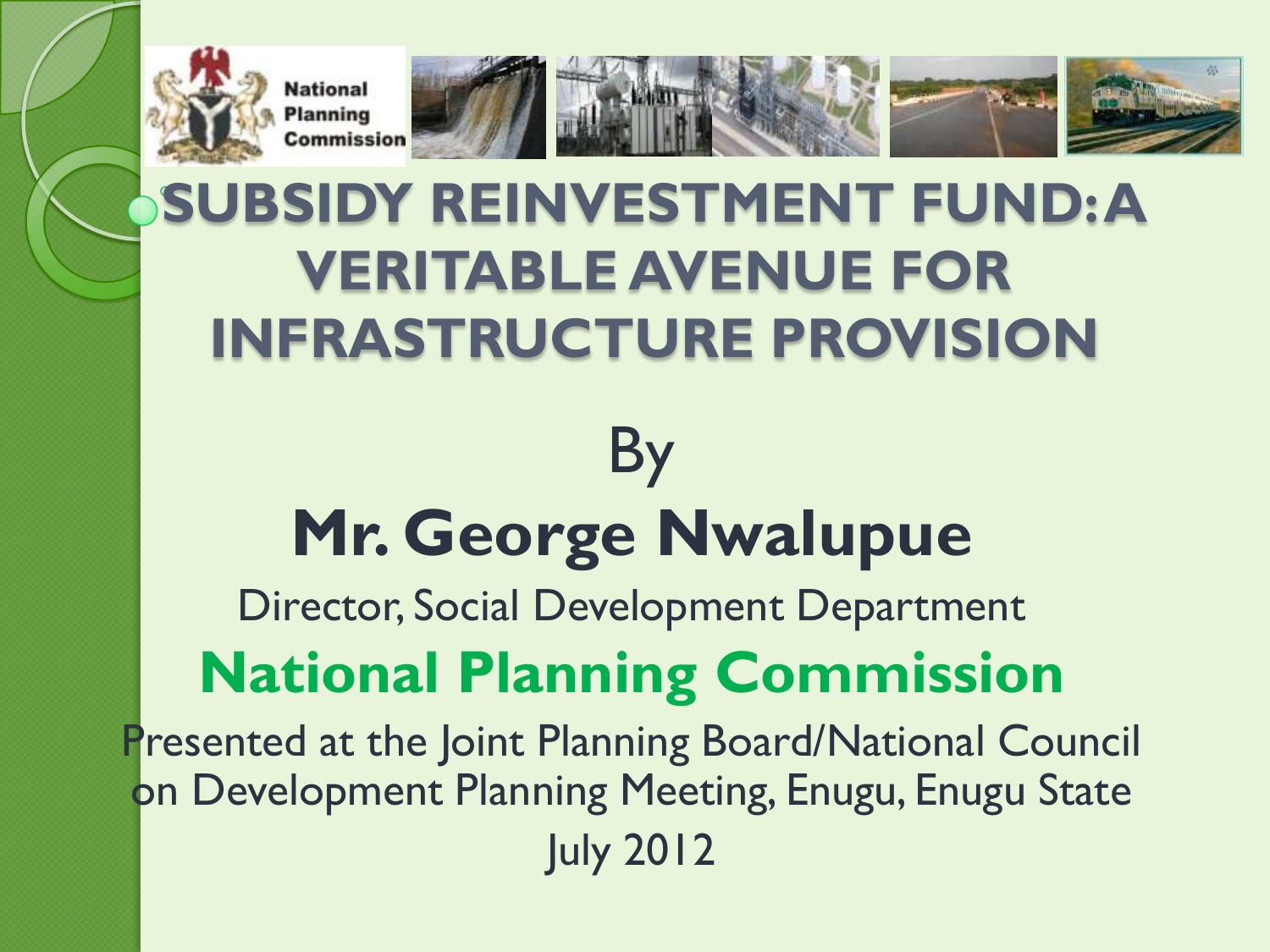

#### **Outline**

#### **•Introduction**

- Background to Subsidy Reinvestment Fund **• The Subsidy Reinvestment and Empowerment**
- (SURE) Programme
- Implementation Strategies for Infrastructure Projects under SURE Programme
- **•Implementation Challenges**
- **•Conclusion**









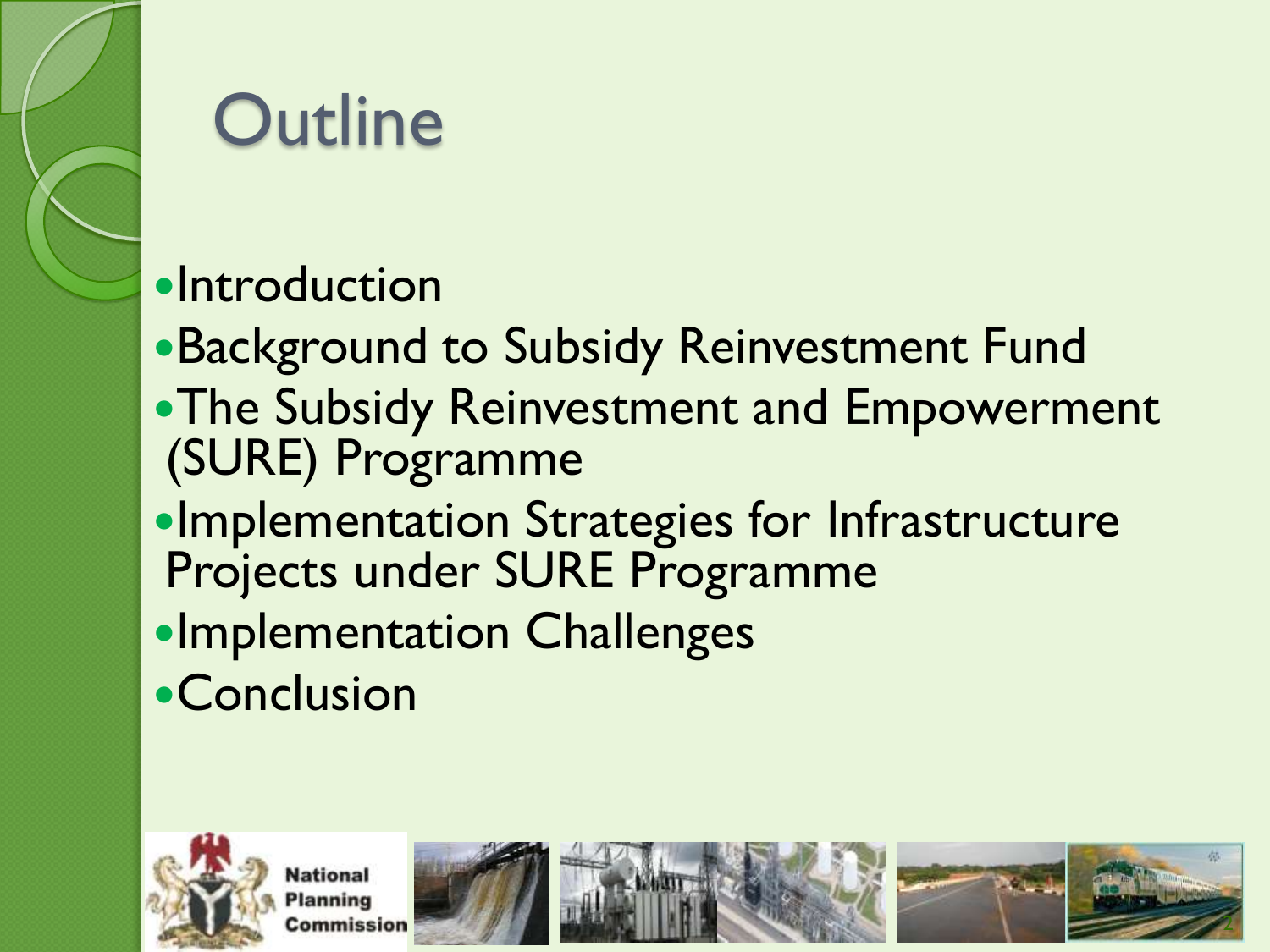# Objectives of the Presentation

- Share with this distinguished audience background on the imperative for subsidy reinvestment Fund.
- Provide information on the SURE Programme.
- Seek buy-in of the States to provide support for the SURE programme and to initiate complementary intervention programmes for infrastructure development.





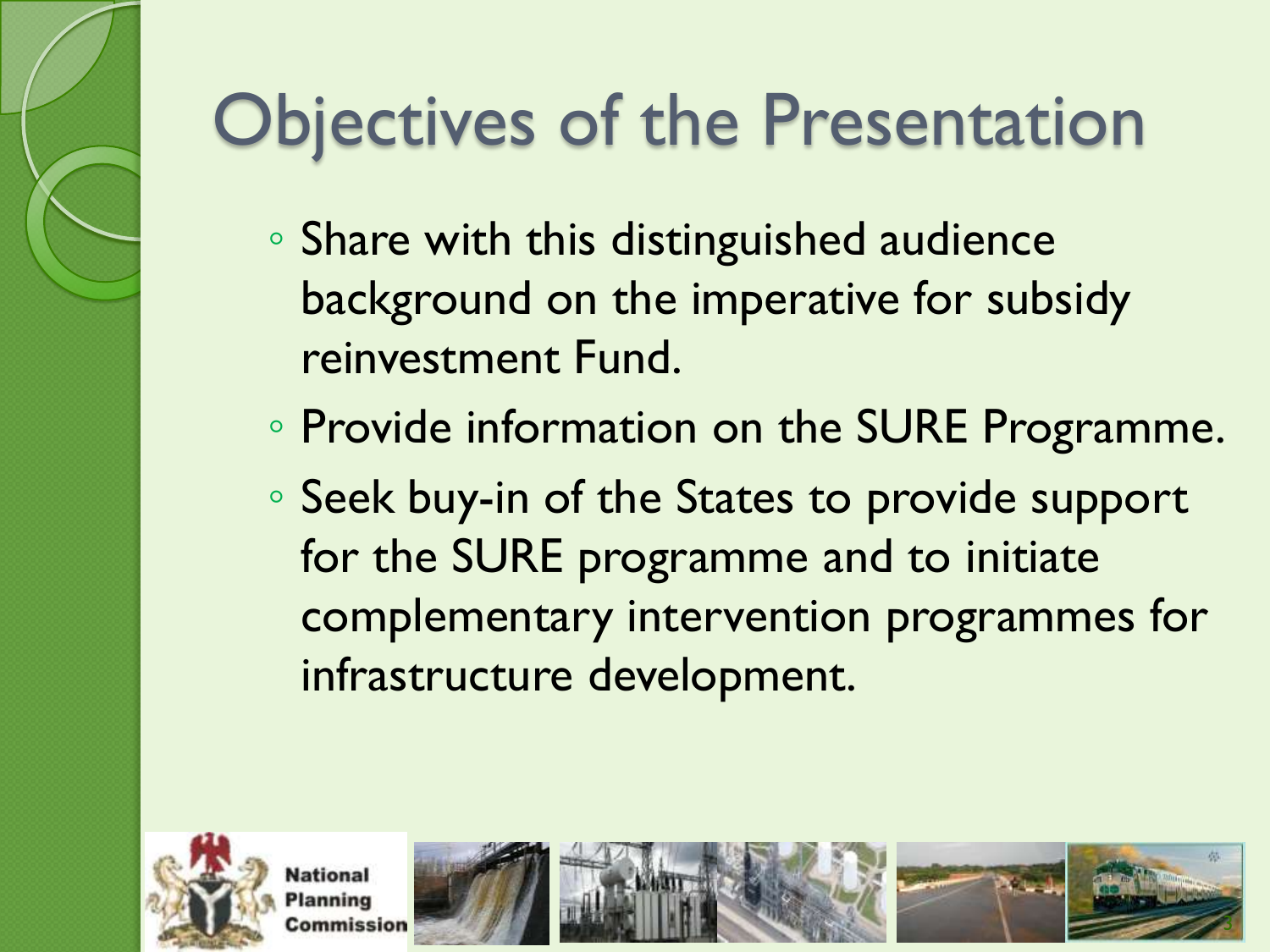

#### **Introduction**

- Infrastructure refers to socio-economic facilities that enhance economic production and quality of life.
- Infrastructure facilities include road, rail, aviation, water transport, sewage and water supply, power, drainage, housing and ICT.
- Infrastructure is generally referred to as enabler of development.
- The quantity and quality of infrastructure impact on production, improve competitiveness of the economy, create jobs and assist in poverty alleviation.



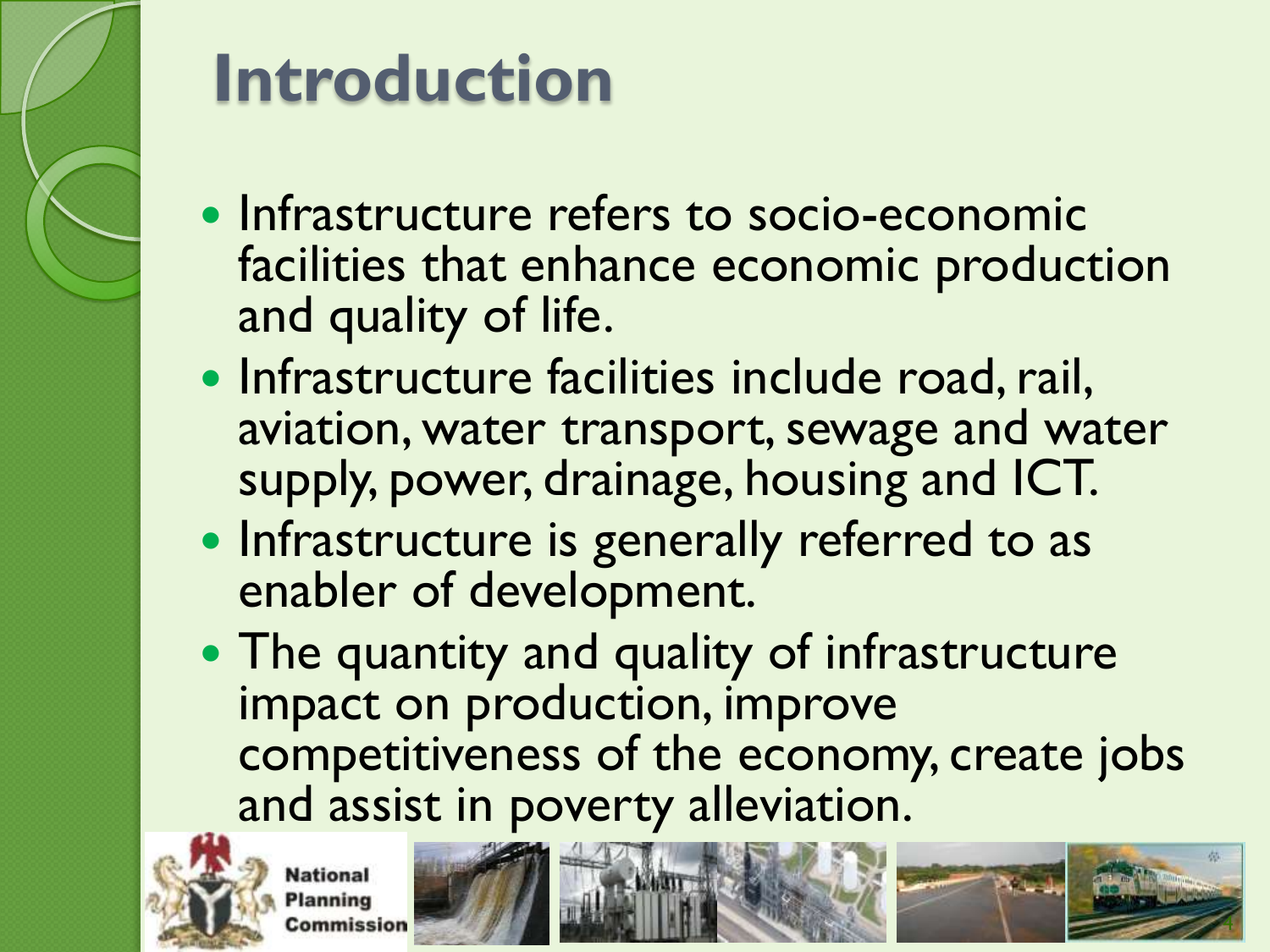#### Background to Subsidy Reinvestment Fund

- NV 20:2020 is a long term development plan that aims at making Nigeria one of the 20 largest economies in the world by 2020 with a minimum GDP of US\$900 billion and per capita income of not less than US\$4000 per annum.
- Nigeria's Vision 20: 2020 (NV 20:2020) as economic transformation blueprint recognizes the importance of infrastructure.
- It identifies the current state of infrastructure in the country as a challenge that must be addressed towards actualization of NV 20:2020.



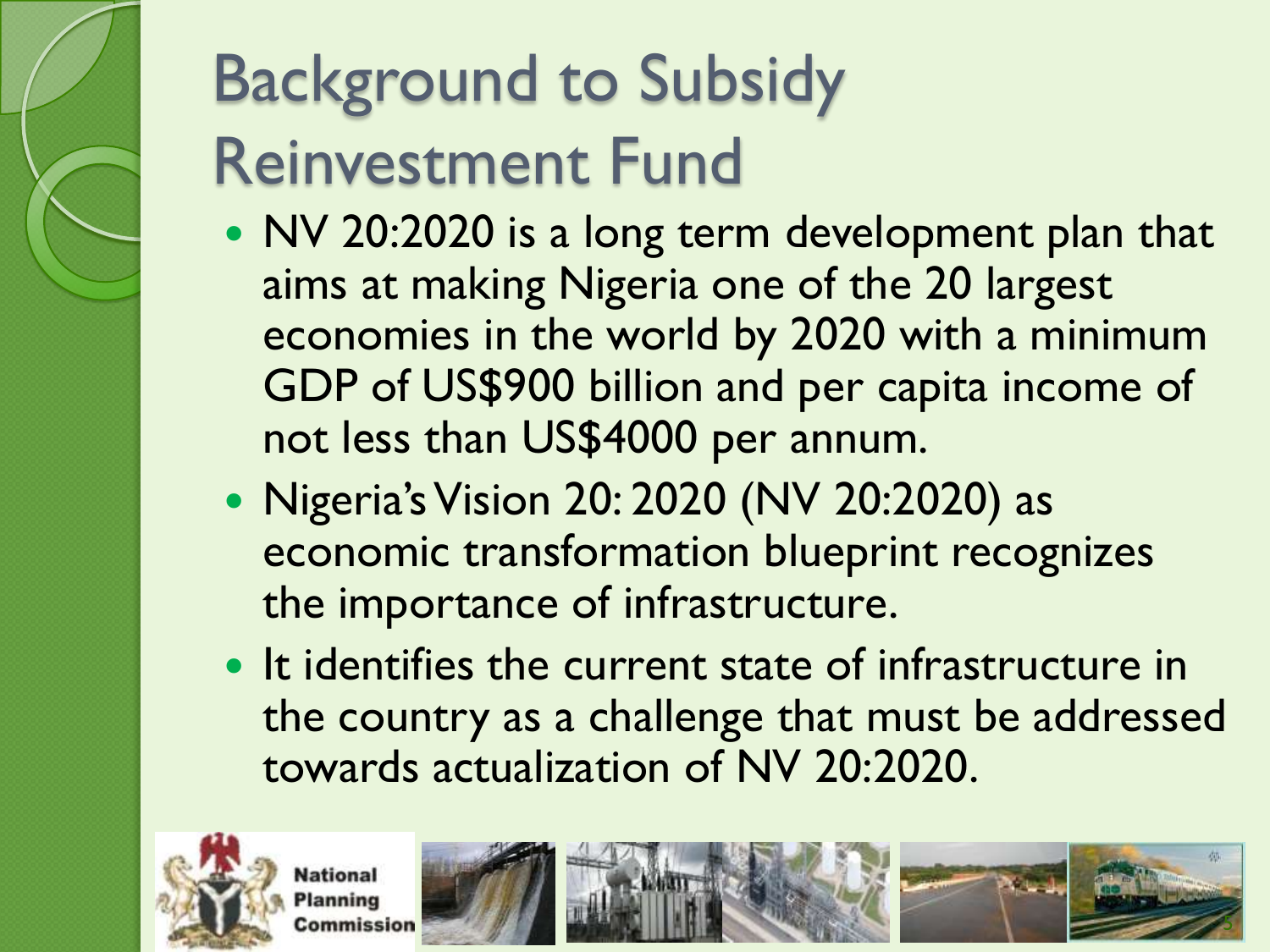- The immediate policy focus towards the realization of NV20:2020 is in threefold:
	- increasing the quantity and quality of government infrastructure spending, with a view to achieving accelerated infrastructural development within the first three years while ensuring that maximum value is derived from such expenditure.
	- development of a framework for joint financing of infrastructure projects between the Federal and state governments as well as between multiple state governments.
	- private investments will continue to be encouraged, and policy focus will be on creating the environment for infrastructure investments in Nigeria to be competitive and attractive, building on the framework for infrastructure concession now in place with the enactment of the ICRC Act.



ational lanning nmission

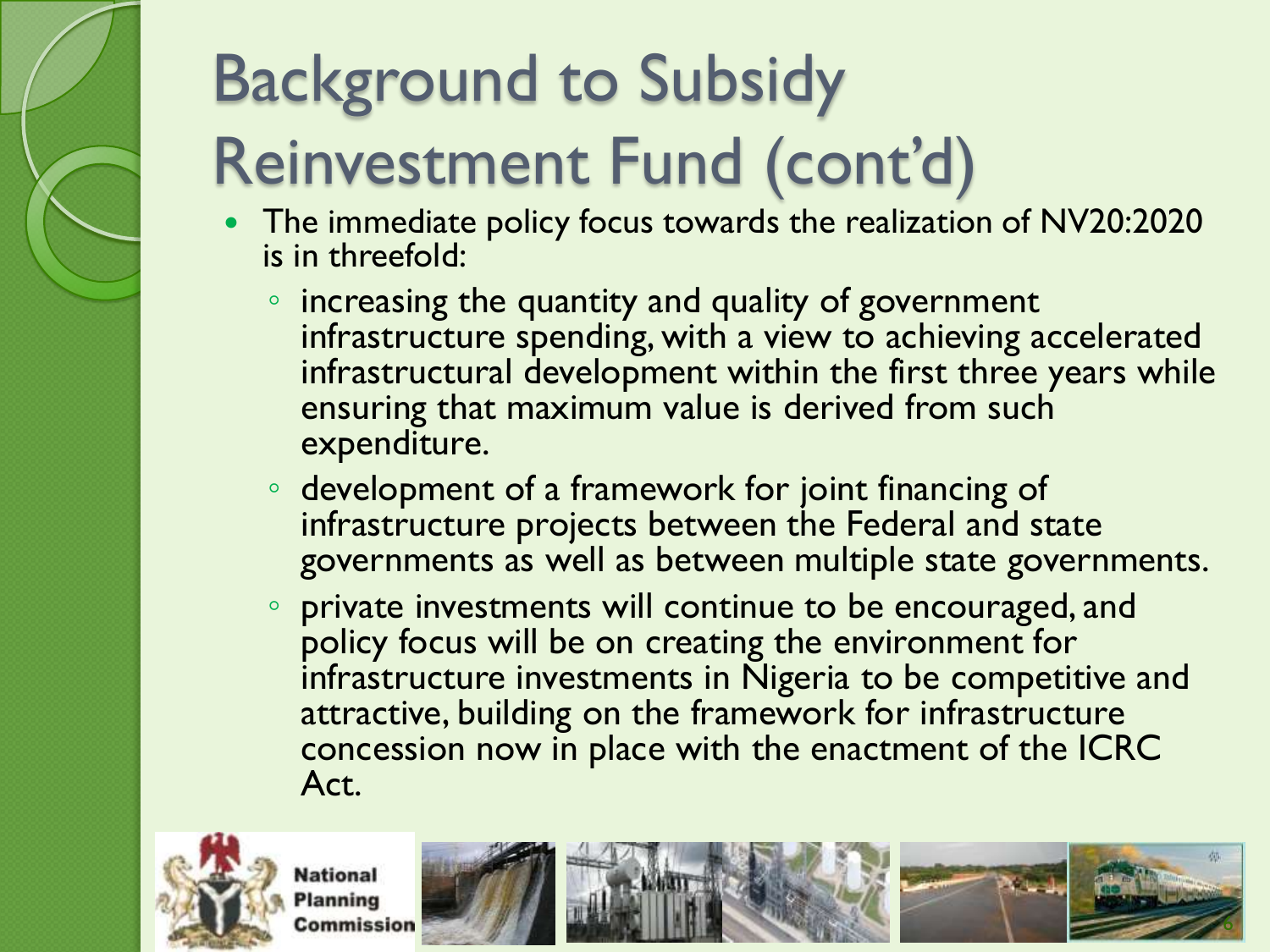- NV 20:2020 is to be implemented through 3 Implementation Plans:
	- First National Implementation Plan (2010-2013)
	- Second National Implementation Plan (2014-2017)
	- Third National Implementation Plan (2018-2020)
- In the 1<sup>st</sup> NIP (medium-term plan) Government is dedicating significant resources to rehabilitation, maintenance and expansion of its infrastructure assets.



ational

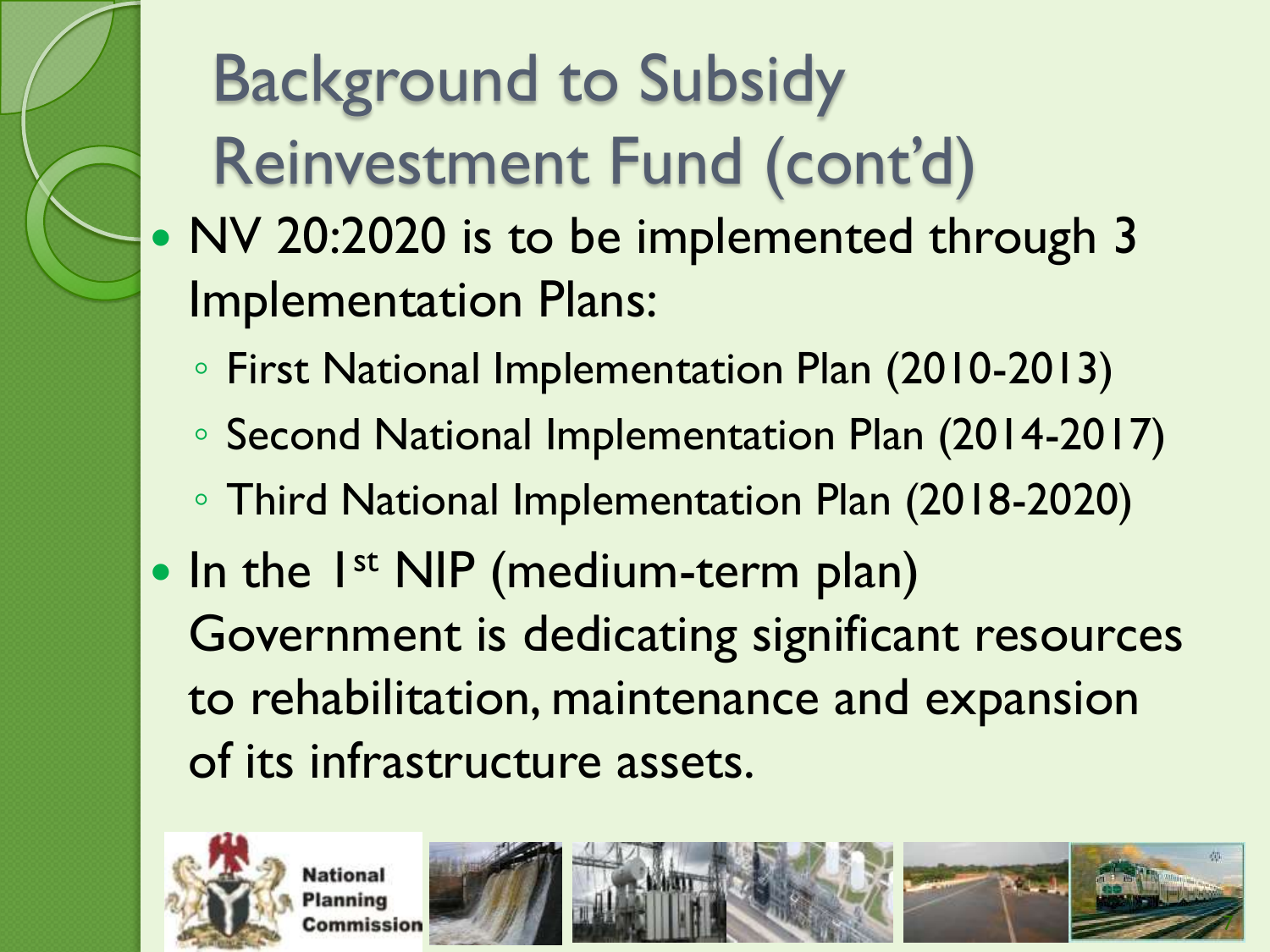- Infrastructure projects in the 1<sup>st</sup> NIP include:
	- Power
		- rehabilitation of power installations,
		- expansion of generation, transmission and distribution networks;
		- widening of the scope of the independent power projects
		- feasibility studies for alternative energy sources;
	- Roads (rehabilitation, expansion and construction of roads)
	- Rail (standardization of rail tracks and railway development)
	- Air (rehabilitation and upgrading of airport facilities)
	- Inland waterways (dredging of waterways)
	- Development of ports



**National** nmission

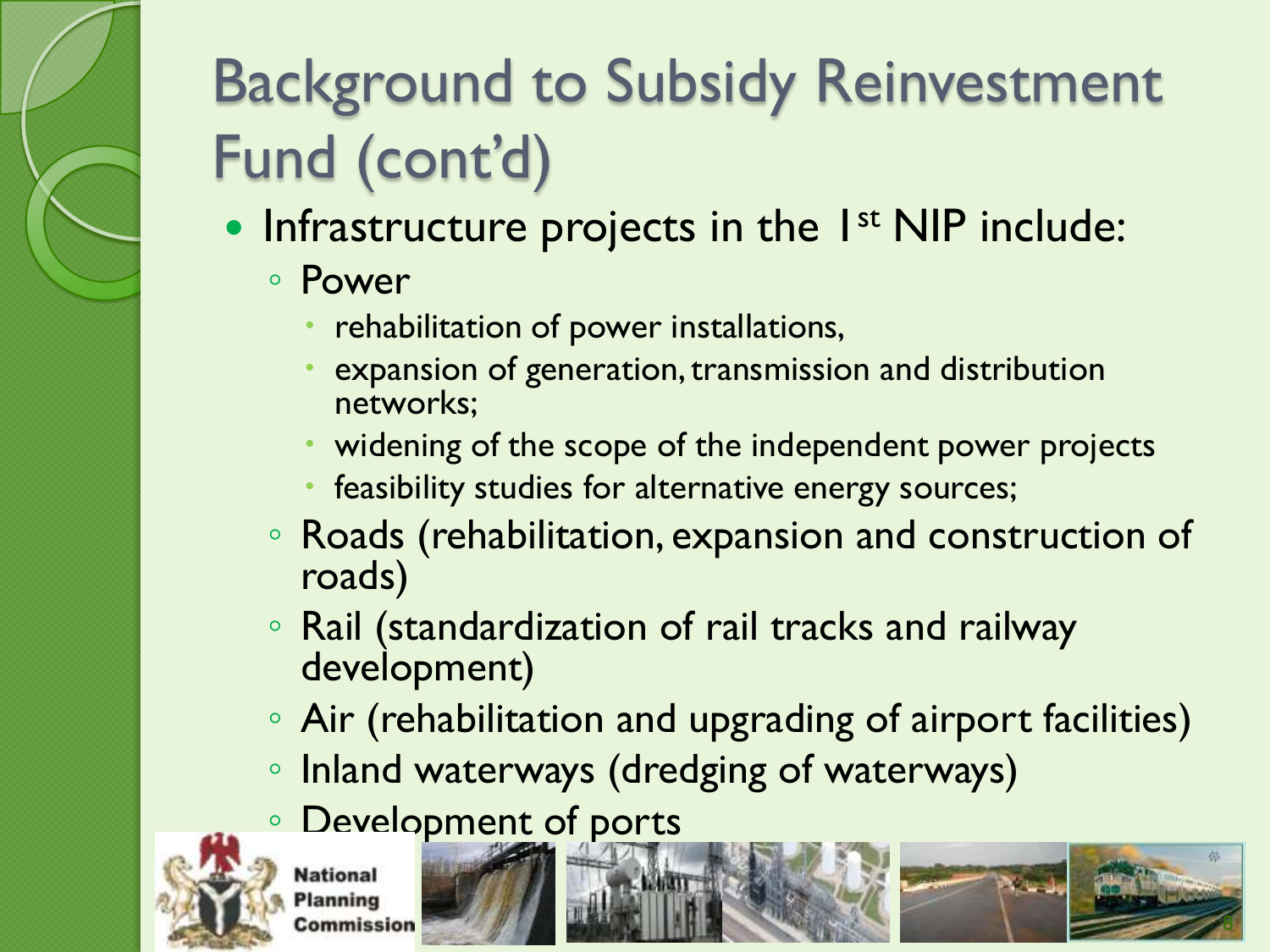- The 1<sup>st</sup> NIP is the nucleus of the Transformation Agenda of this Administration
- The Transformation Agenda serves as a framework for actualization of the Federal Government's development agenda for the period 2011-2015.
- Infrastructure is one of the areas that is receiving attention of Government in the Transformation Agenda.
- Key infrastructure projects in the power, transport, oil and gas, and information technology sectors are being implemented
- The Sovereign Wealth Fund was also established to make resources available for infrastructure development



**Jational** 



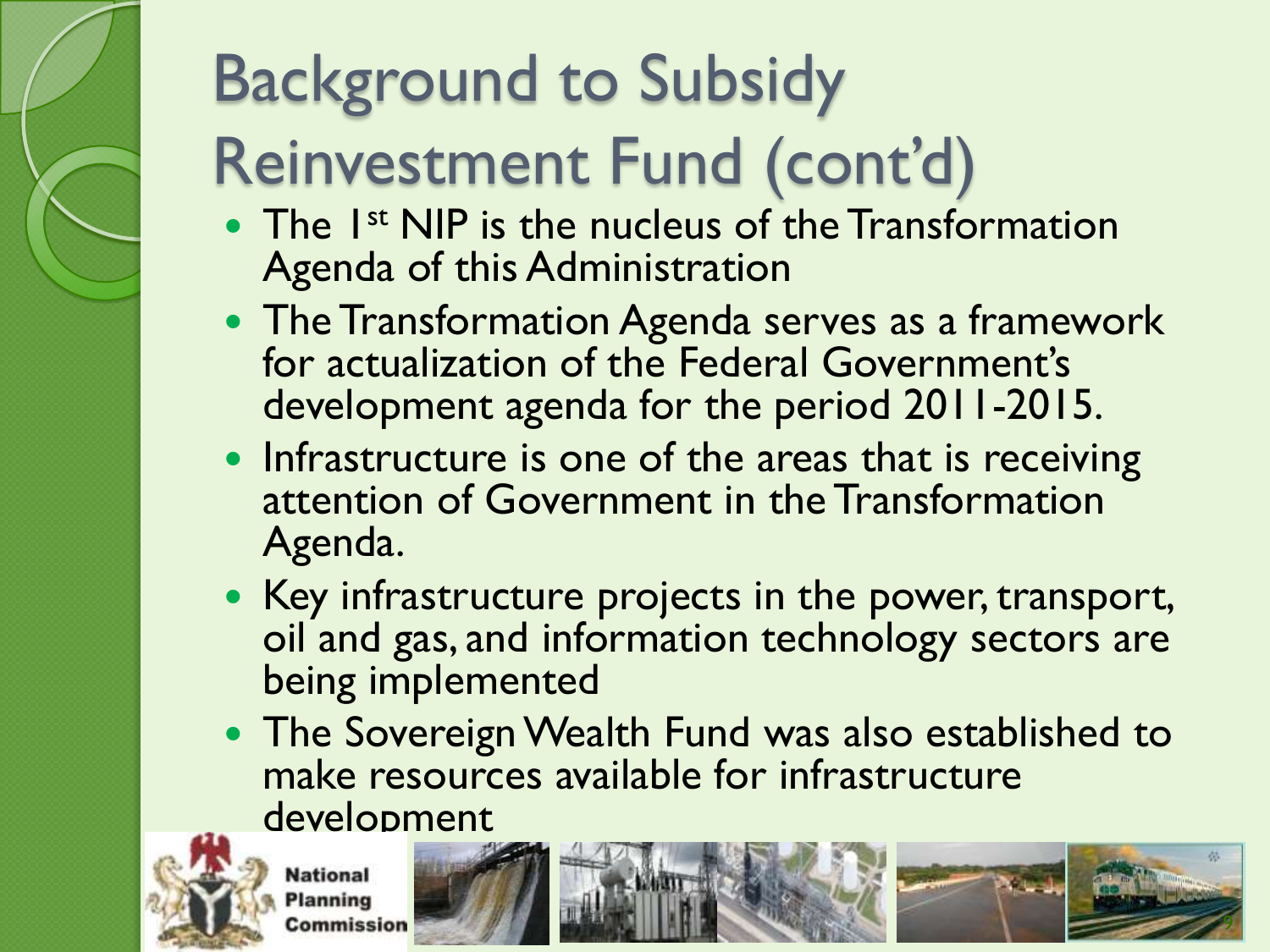- Current stock of infrastructure is inadequate to meet economic growth target set under NV 20:2020.
- Infrastructure deficit was underscored in the 2011 Mid-Year Monitoring and Evaluation Report by NPC.
- As at June 2011 electricity generated was 3903.9MW while only 32% of Federal roads was in good condition.





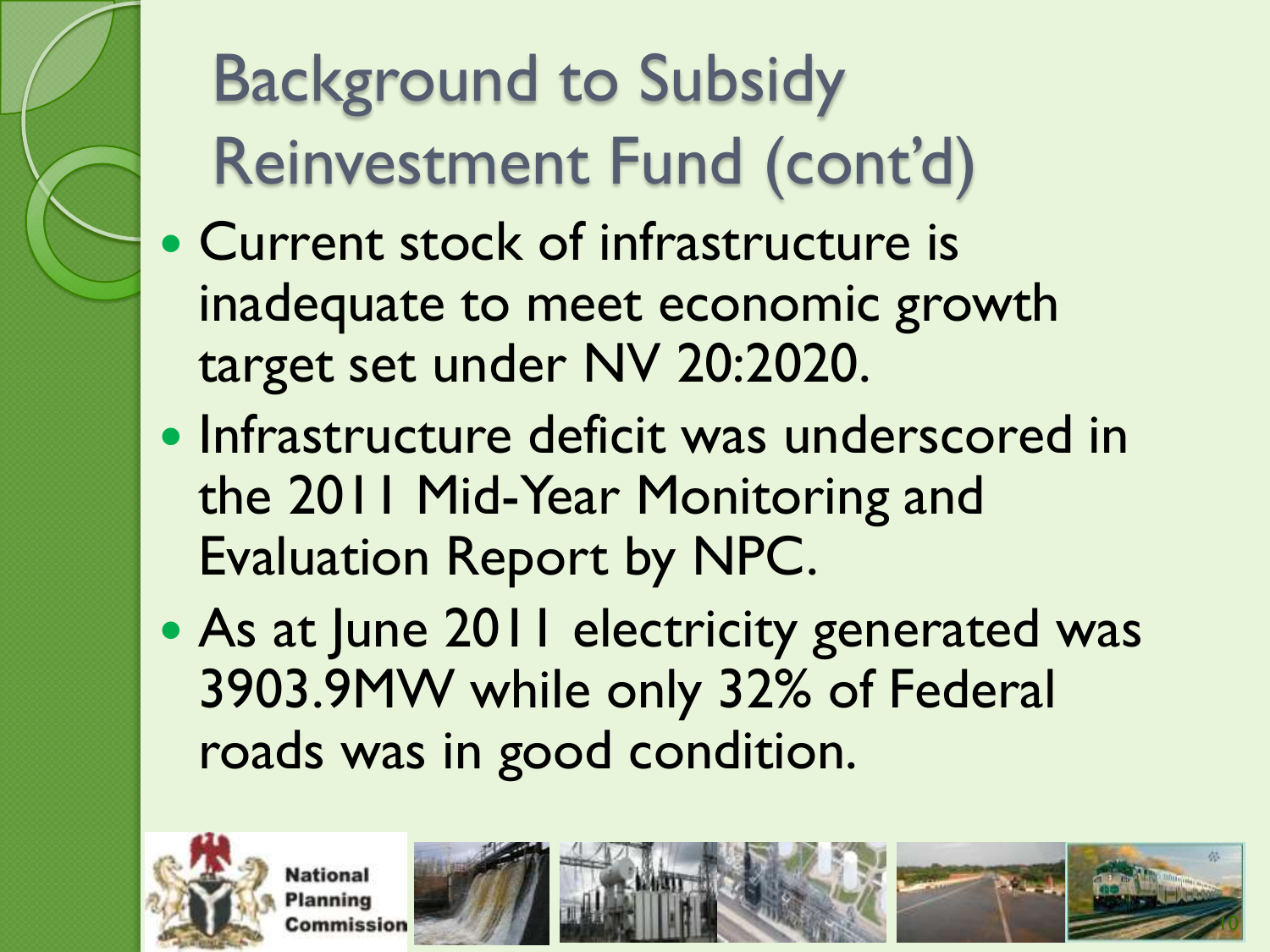- The total proposed investment under the Transformation Agenda in the power, housing, ICT, oil & gas, sea & river ports, rail, roads & bridges, aviation, water resources, FCT and Niger Delta sectors is about N7.64 trillion.
- The Transformation Agenda identifies 3 sources of funding:
	- On-budget public funding
	- Off-budget public funding
	- Private resources.
- The off-budget sources include Sovereign Wealth Fund, special intervention Funds, FGN bonds through the Debt Management Office, low interest concessional loans and credit.



**National** 

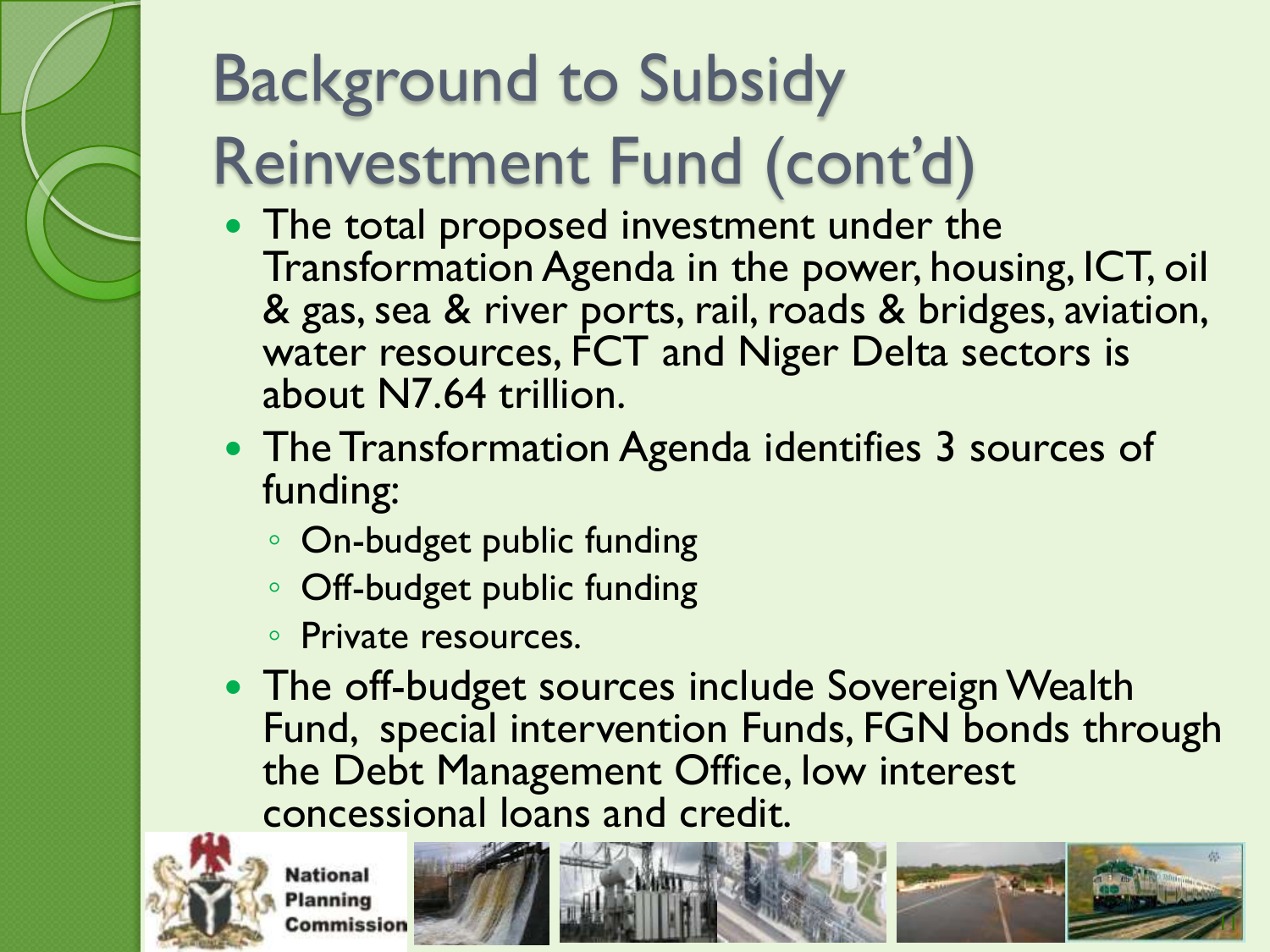# The SURE Programme

- The Subsidy Reinvestment Fund is a special intervention fund of FG's share of the proceeds on withdrawal of subsidy on petrol.
- The Fund is to finance the Subsidy Re-investment and Empowerment (SURE) programme.
- The objectives of the SURE programme are to:
	- mitigate the effects of the petroleum subsidy discontinuation on the population, but particularly for the poor and vulnerable segments;
	- accelerate economic transformation through investments in critical infrastructure projects, so as to drive economic growth and achieve NV 20:2020; and
	- lay foundation for the successful development of a national safety net programme that is better targeted at the poor and most vulnerable on a continuous basis.



ational





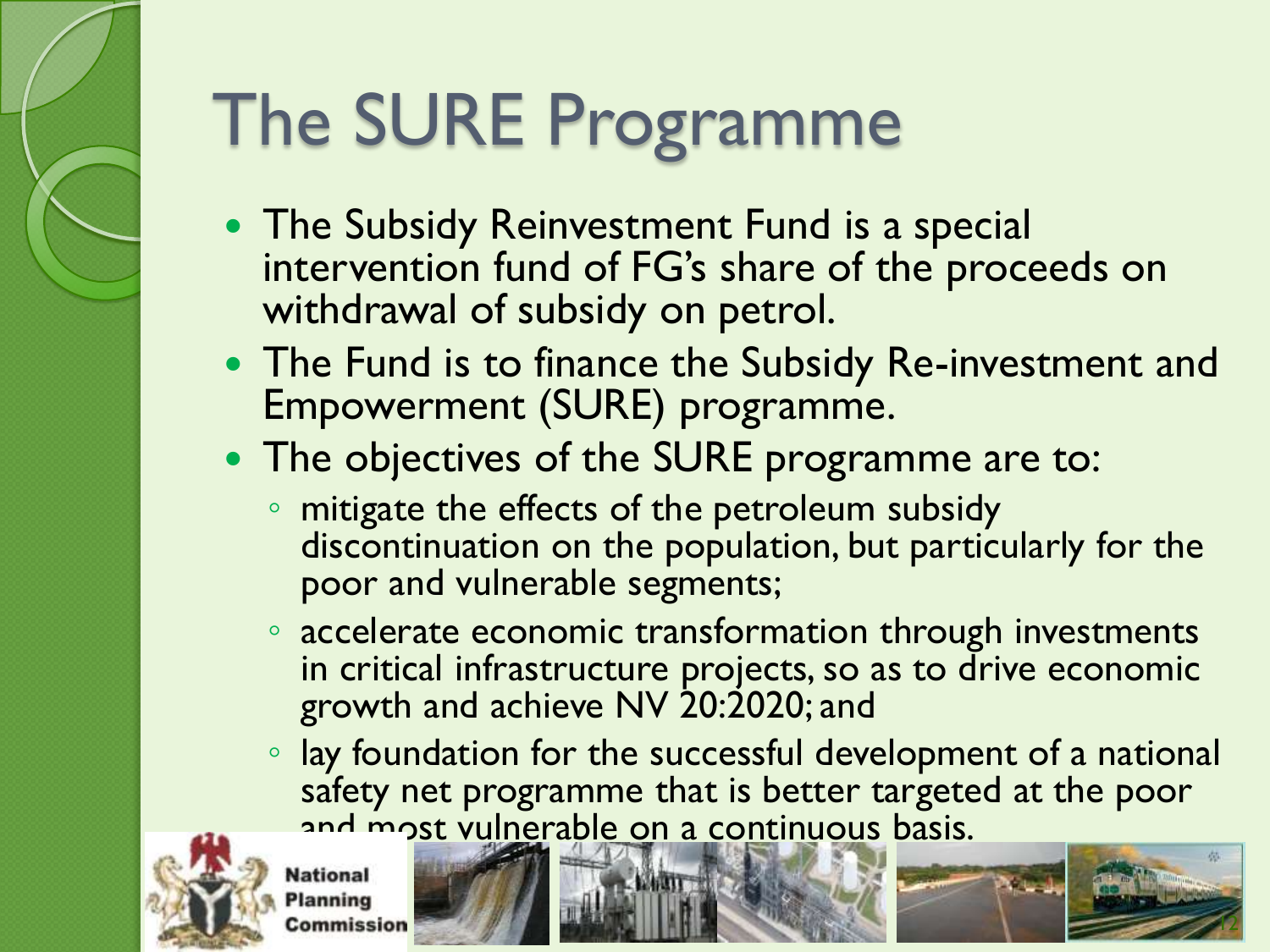# The SURE Programme

- The SURE programme is consistent with the NV 20:2020 and Transformation Agenda priorities of investment in critical infrastructure and safety net to spur economic growth and alleviate poverty.
- The SURE programme is to be implemented over a period of 3-4 years.
- N180 billion is estimated to be Federal Government's share in 2012.



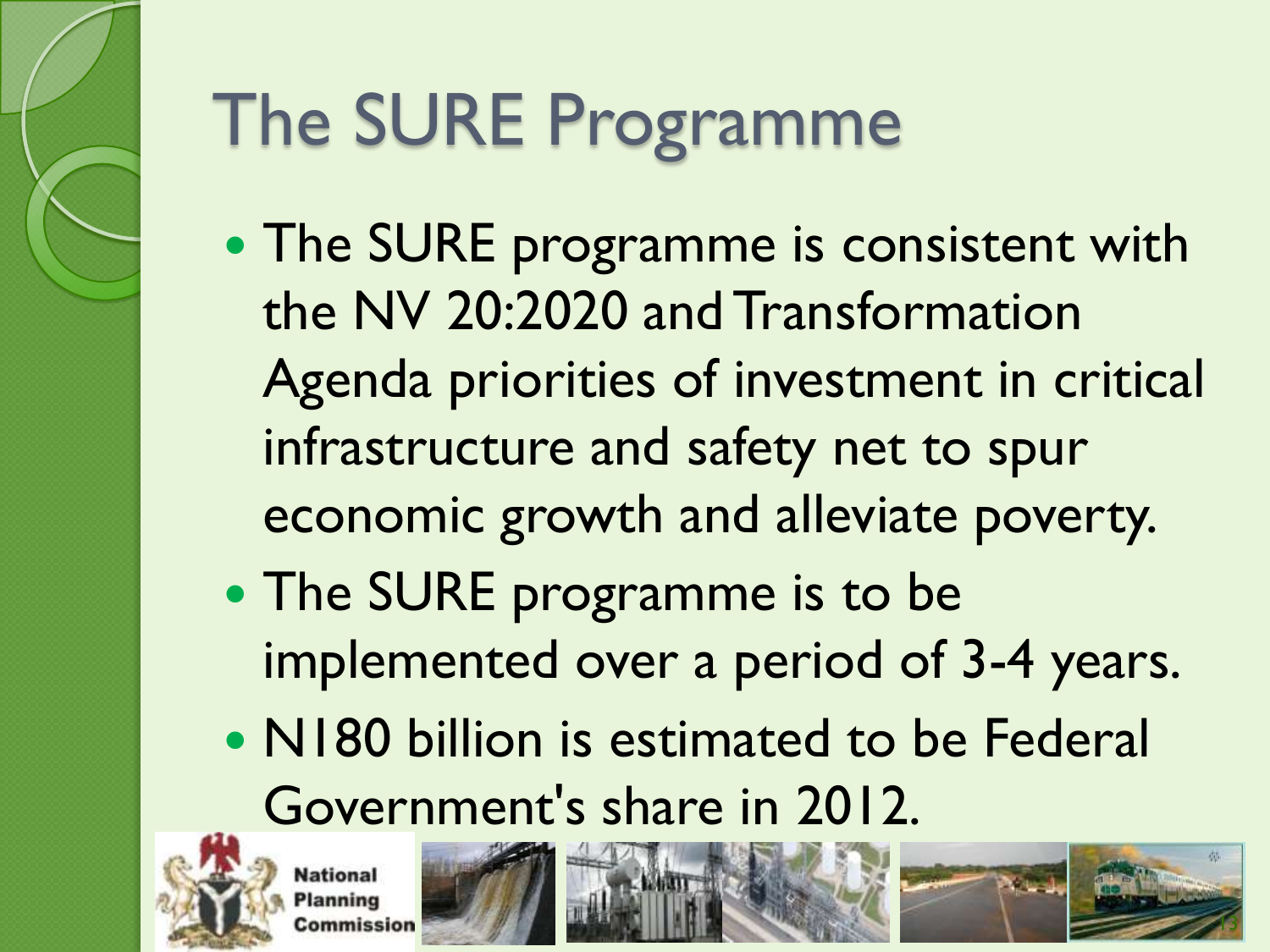# The SURE Programme: Components of SURE Programme

- The SURE Programme has 8 components
	- A. Social Safety Net
		- 1. Maternal and Child Health,
		- 2. Works/Women and Youth Employment Programme
		- 3. Urban mass Transit
		- 4. Vocational Training Scheme
	- B. Niger Delta Development
	- C. Road Infrastructure



ational



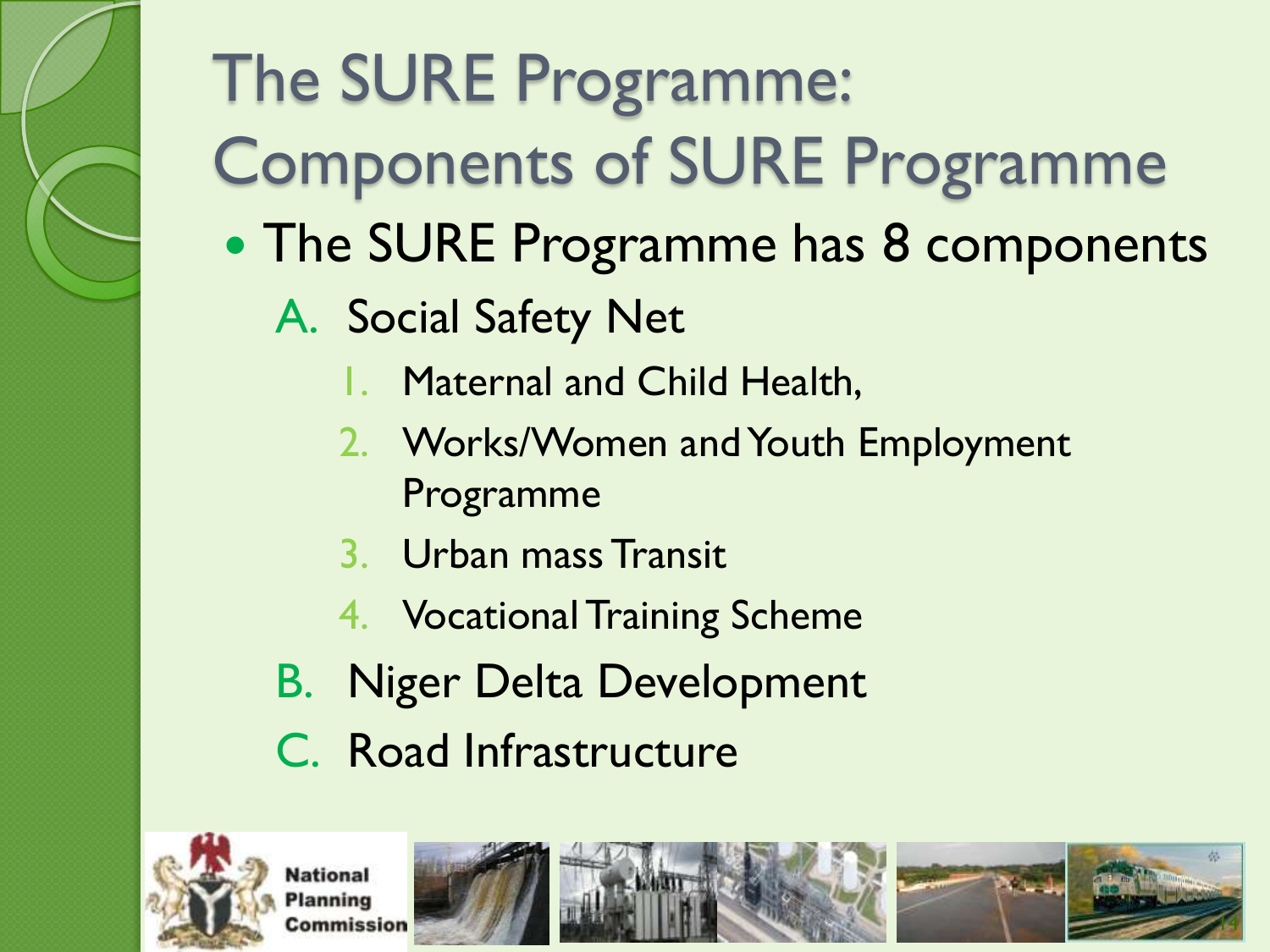# The SURE Programme: Components of SURE Programme

- D. Rail Transport
- E. Water and Agriculture
	- 1. Irrigation
	- 2. Urban Water Supply
- F. Power
- G. Petroleum/NNPC
- H. Information and Communication Technology (ICT)



ational anning nmission





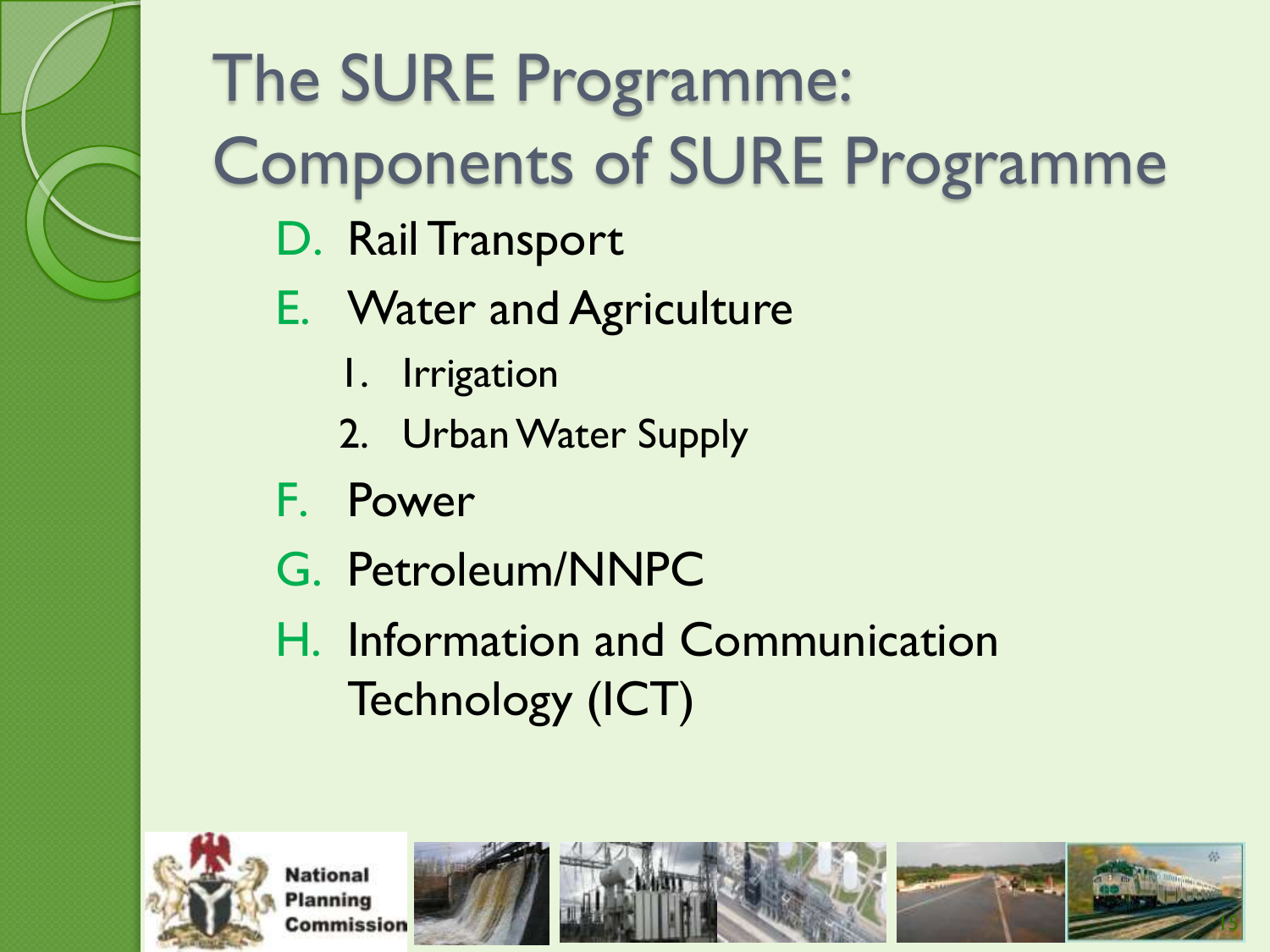#### The SURE Programme: Infrastructure Projects

- Power
	- Large hydropower project (2,600MW)
	- Medium and small hydropower projects (140.25MW)
	- Counterpart funding for Coal power projects
- Transport
	- Road
		- Completion of dual carriageways and bridges
		- Completion of road networks in Niger Delta
	- Rail
		- Construction of standard gauge
		- Rehabilitation of narrow gauge
		- Urban light rail (Abuja)



ational



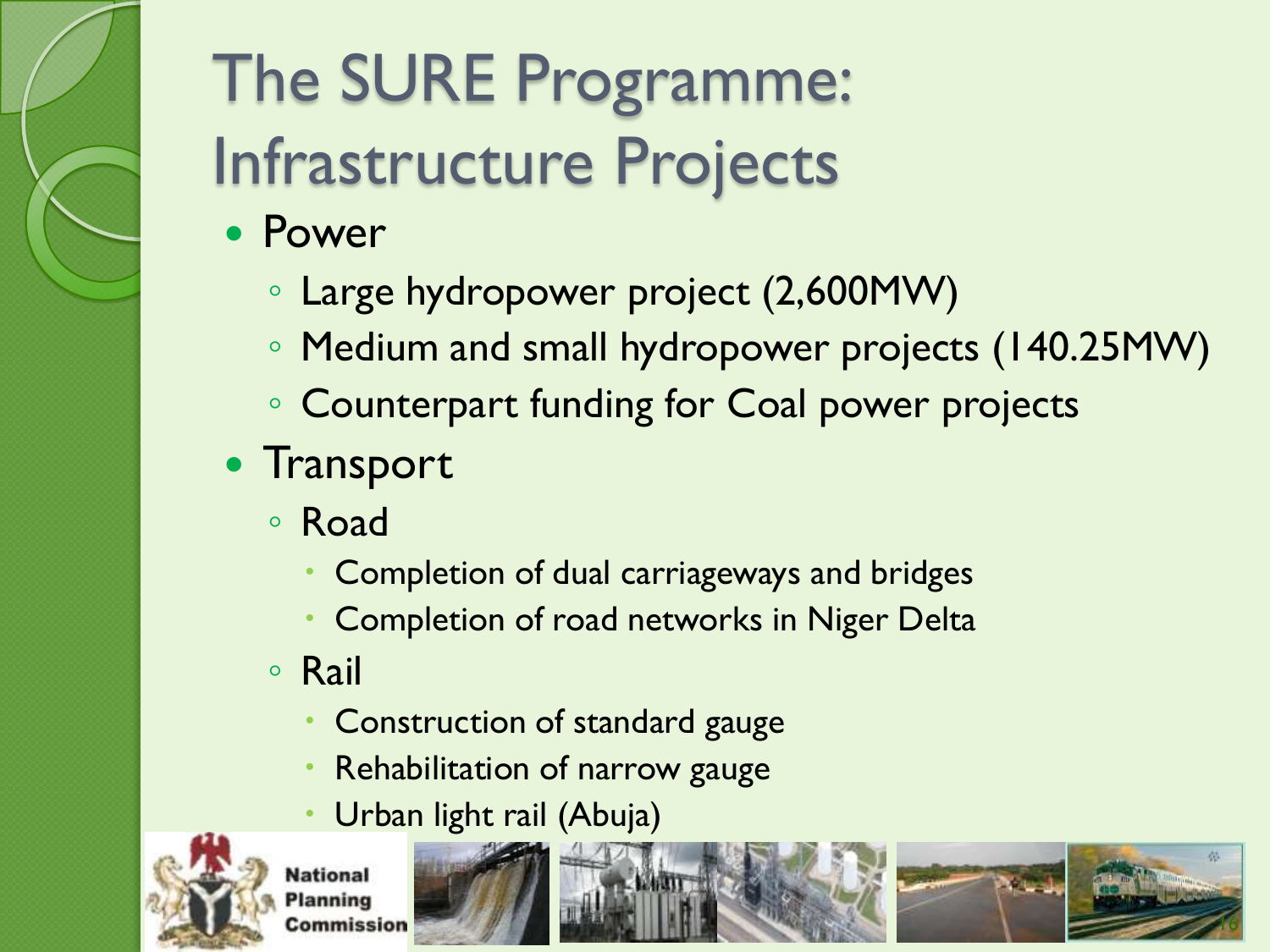The SURE Programme: Infrastructure Projects

- Petroleum
	- Construction of new Greenfield refineries
	- Pipeline reinstatement
- Water and Irrigation
	- Revitalization of irrigation projects
	- Completion of Urban Water Supply projects
- ICT Infrastructure
	- Boosting broadband connectivity
	- Extending connectivity to all tertiary institutions

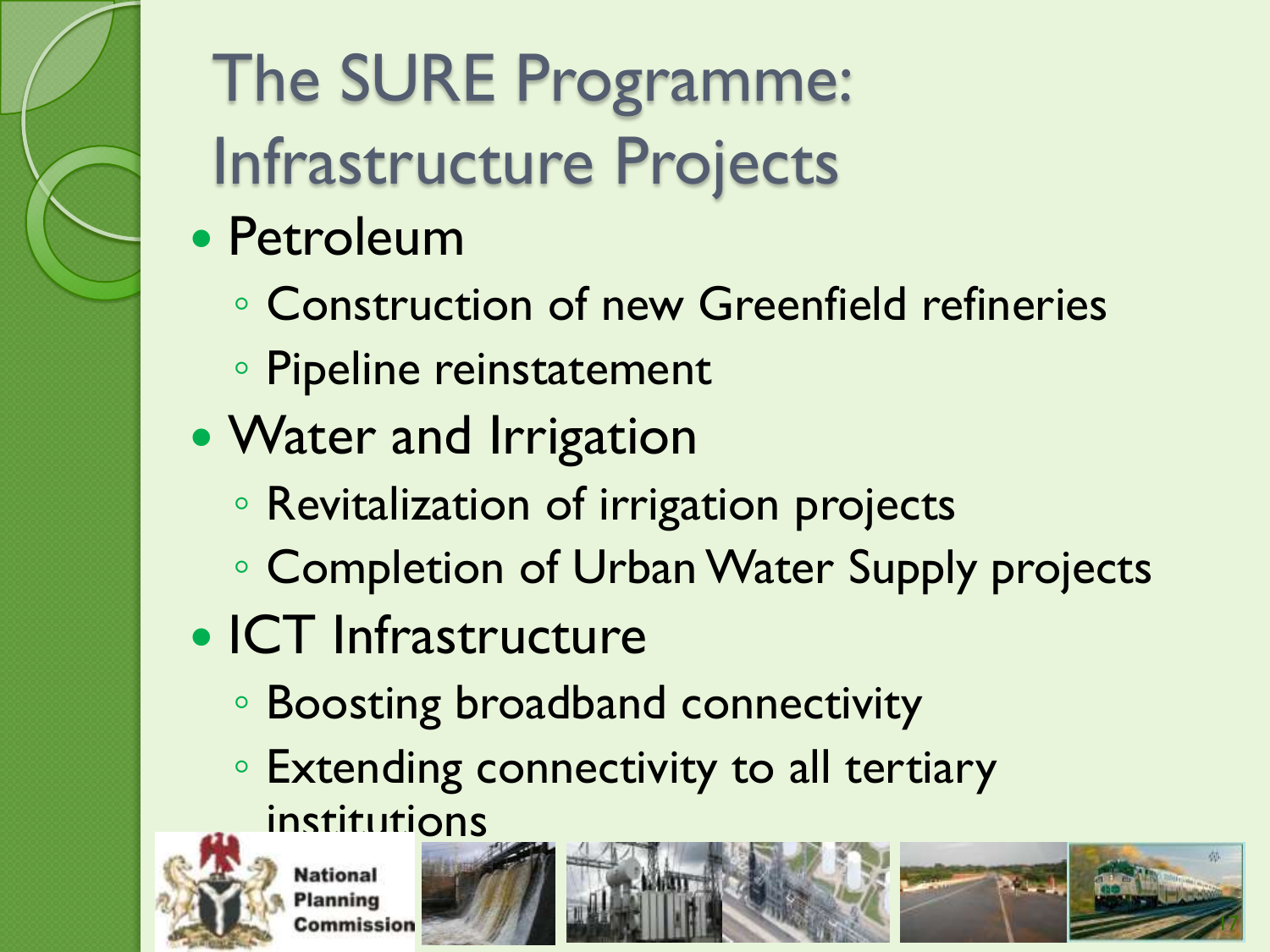#### The SURE Programme: Road Projects

| <b>Project</b>                                  | Length (km)    | <b>Zone</b>  |
|-------------------------------------------------|----------------|--------------|
| Abuja-Abaji-Lokoja Dual Carriageway             | 200            | NC           |
| Benin-Ore-Sagamu Dual Carriageway               | 295            | SS/SW        |
| Kano-Maiduguri Dual Carriageway                 | 510            | NW/NE        |
| Onitsha-Enugu-Port Harcourt Dual<br>carriageway | 317            | <b>SE/SS</b> |
| <b>Oweto Bridge</b>                             | $\overline{2}$ | NC           |
| <b>Second Niger Bridge</b>                      |                | SS/SE        |





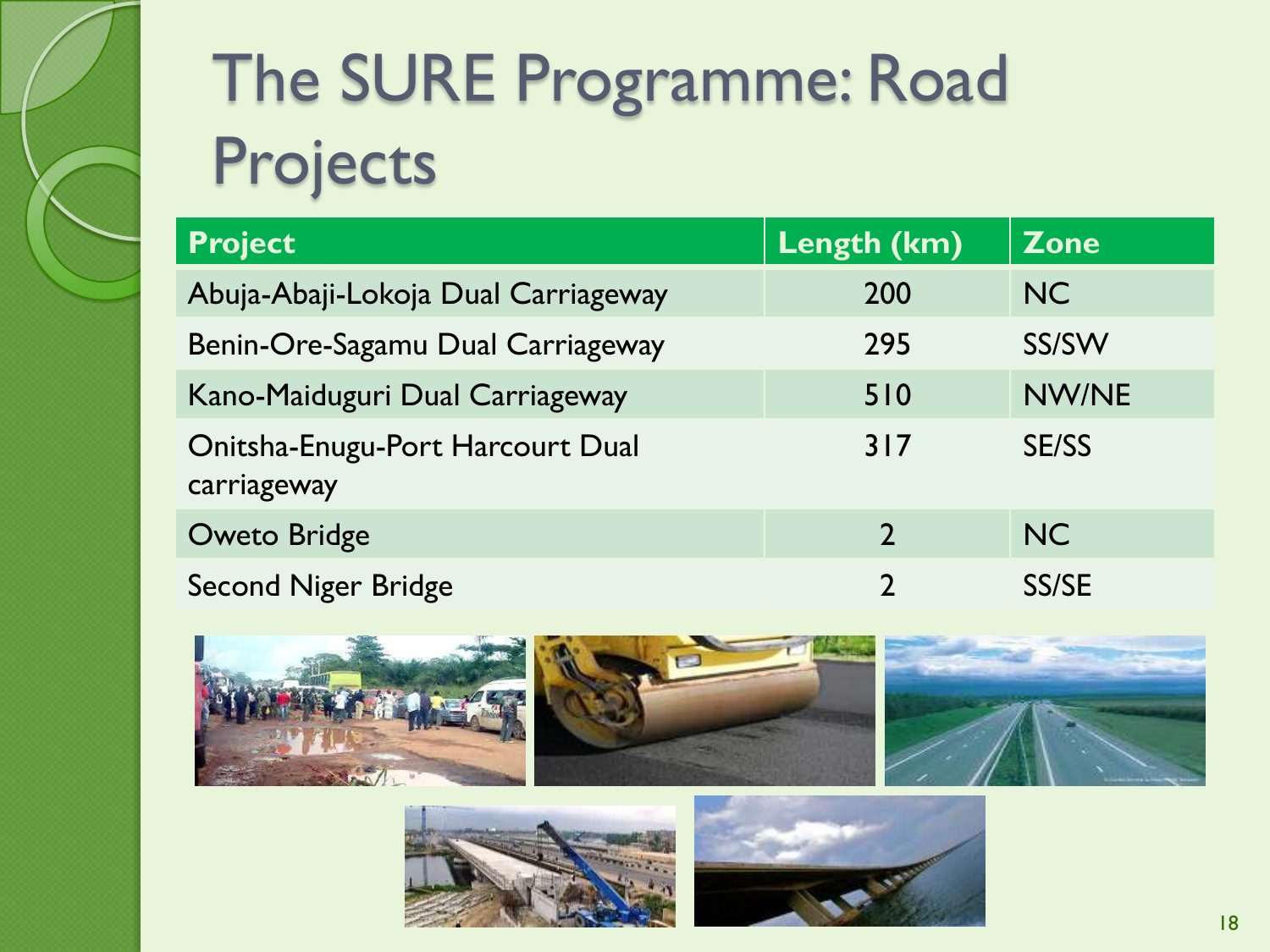

#### The SURE Programme: Rail Projects

| <b>Project</b>                                                                          | Length<br>(km) | <b>Zone</b> |
|-----------------------------------------------------------------------------------------|----------------|-------------|
| Lagos-Ibadan Standard Gauge (dual)                                                      | 174            | <b>SW</b>   |
| Abuja-Kaduna Standard Gauge                                                             | 187            | NC/NW       |
| Port-Harcourt-Umuahia-Enugu-Makurdi-Lafia-<br>Kuru-Kafanchan-Jos-Bauchi-Gombe-Maiduguri | 2,119          | SS/SE/NC/NE |
| Zaria-Funtua-Gusau-Kaura Namoda                                                         | 221            | <b>NW</b>   |
| Lagos-Ibadan-Ilorin-Jebba-Minna-Kaduna-Zaria-<br>Kano                                   | 1,124          | SW/NC/NW    |
|                                                                                         |                |             |

Abuja Light Rail **52** FCT









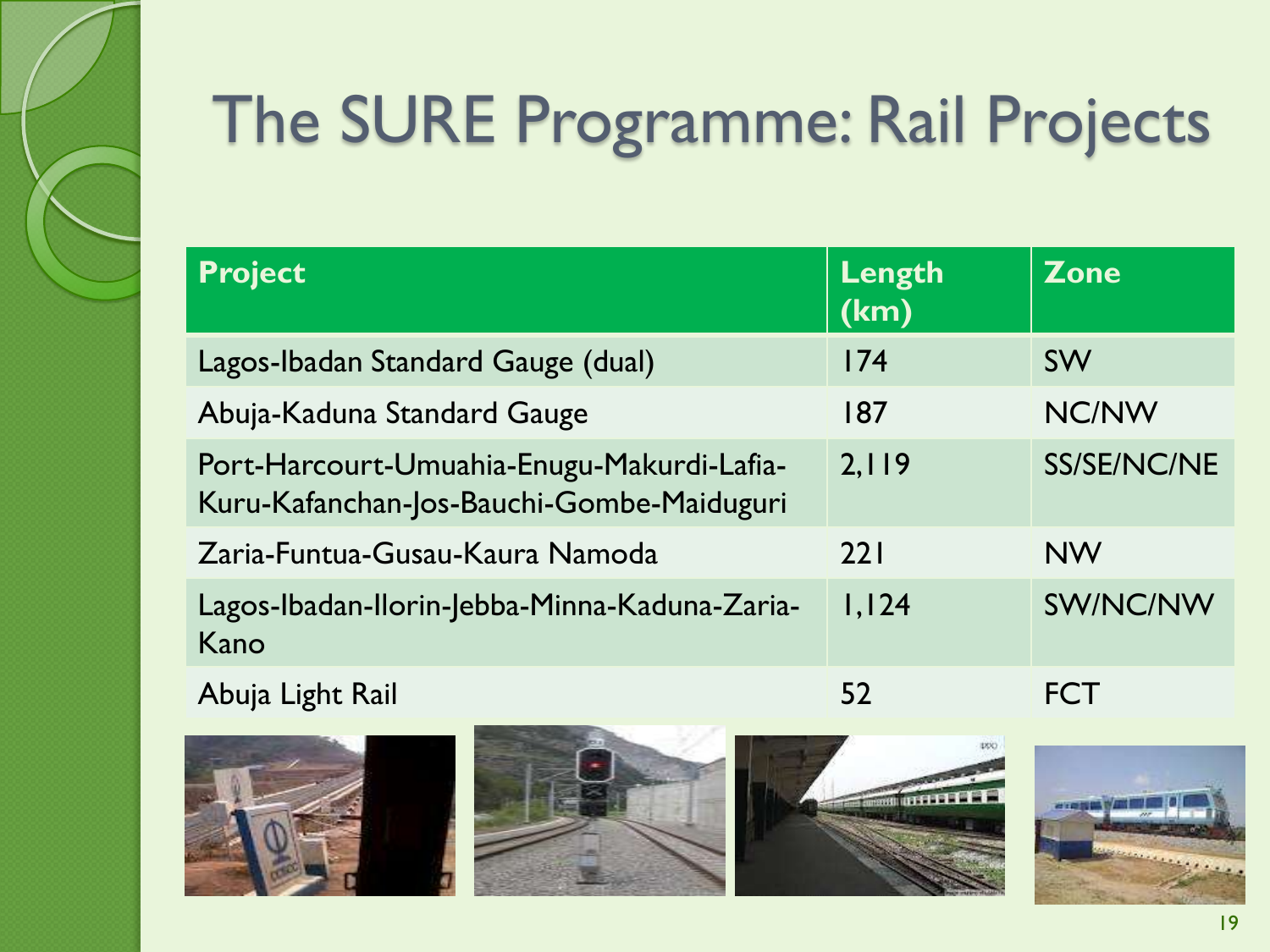### Implementation Strategies

- Board constituted to oversee the implementation of the projects contained in the SURE programme.
- Relevant MDAs set up project implementation units (one for each project sector).
- NPC to monitor and evaluate implementation of the projects
- Savings from the partial removal of subsidy to be shared among the three tiers of government
- The FCT, States, and Local Governments are expected to develop similar framework for utilization of their share of subsidy savings for infrastructure development
- With subsidy reinvestment Fund the FG will like to urge the States to implement their prioritized infrastructure projects so as to complement the FG programme for infrastructure development.



ational



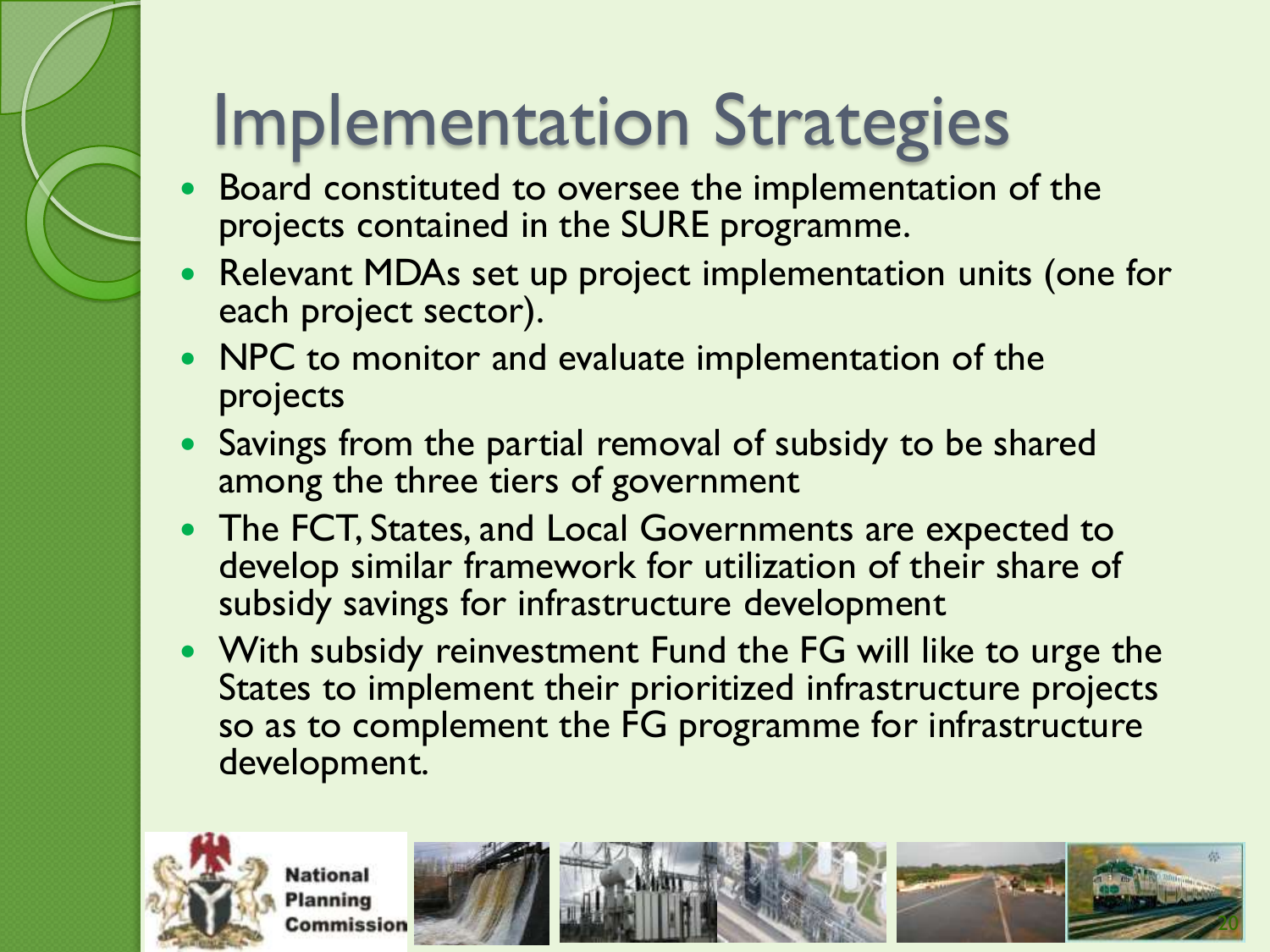# Implementation Challenges

- Resource mobilization: FG's inability to effect total subsidy withdrawal has reduced the revenue that will be available for SURE programme. The scope of intervention of the SURE programme is therefore being revised
- Having sub-national governments to initiate complementary programmes for infrastructure development



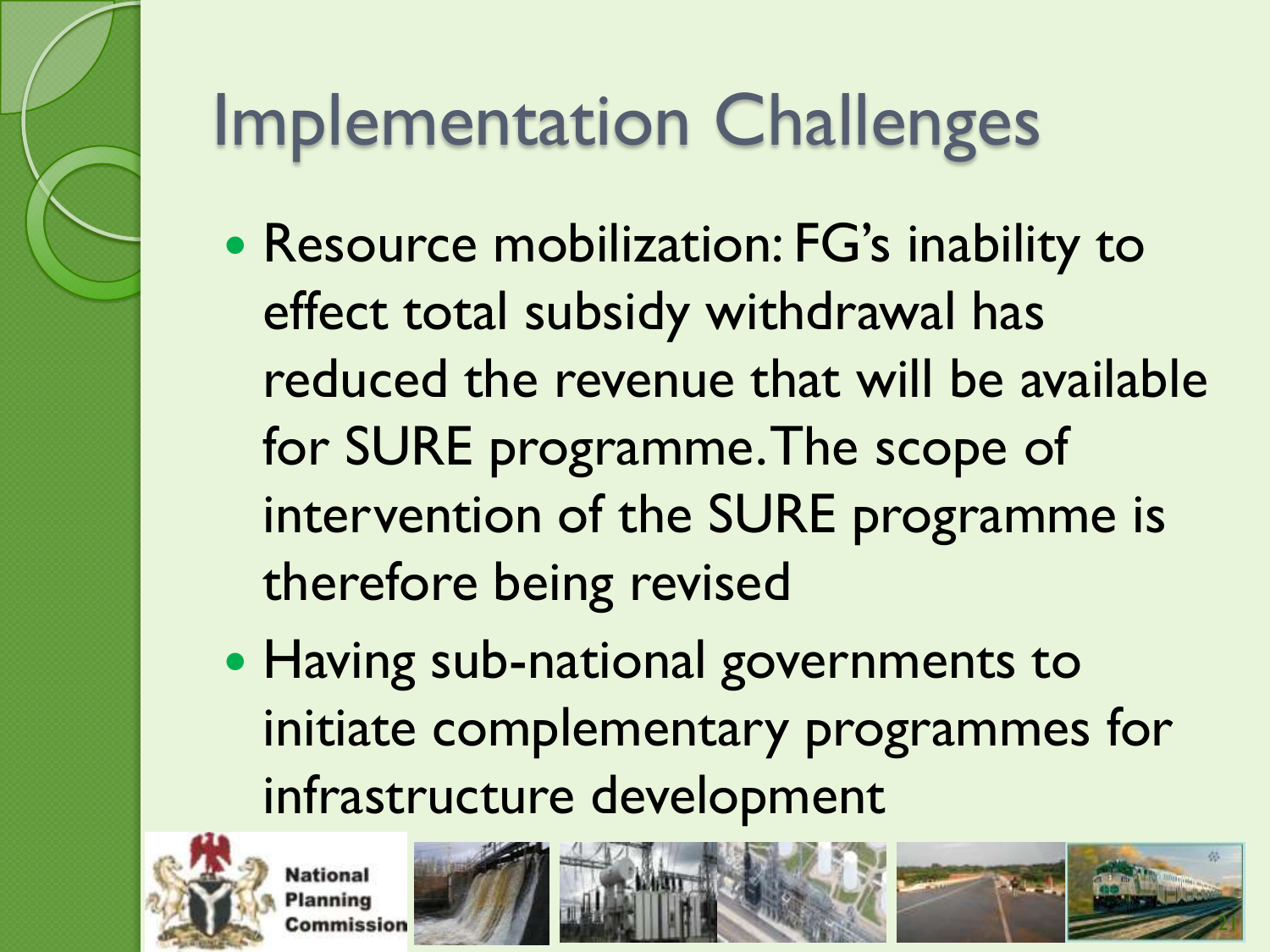#### **Conclusion**

- Deficit in infrastructure poses a challenge to the actualization of the NV 20:2020 in general and the Transformation Agenda in particular
- Budgetary allocation to infrastructure projects is inadequate
- The SURE programme provides additional resources to finance infrastructure development
- States as partners in development are enjoined to complement FG effort on infrastructure development by investing a considerable share of their proceeds accruing from subsidy removal in the same vein.



ational

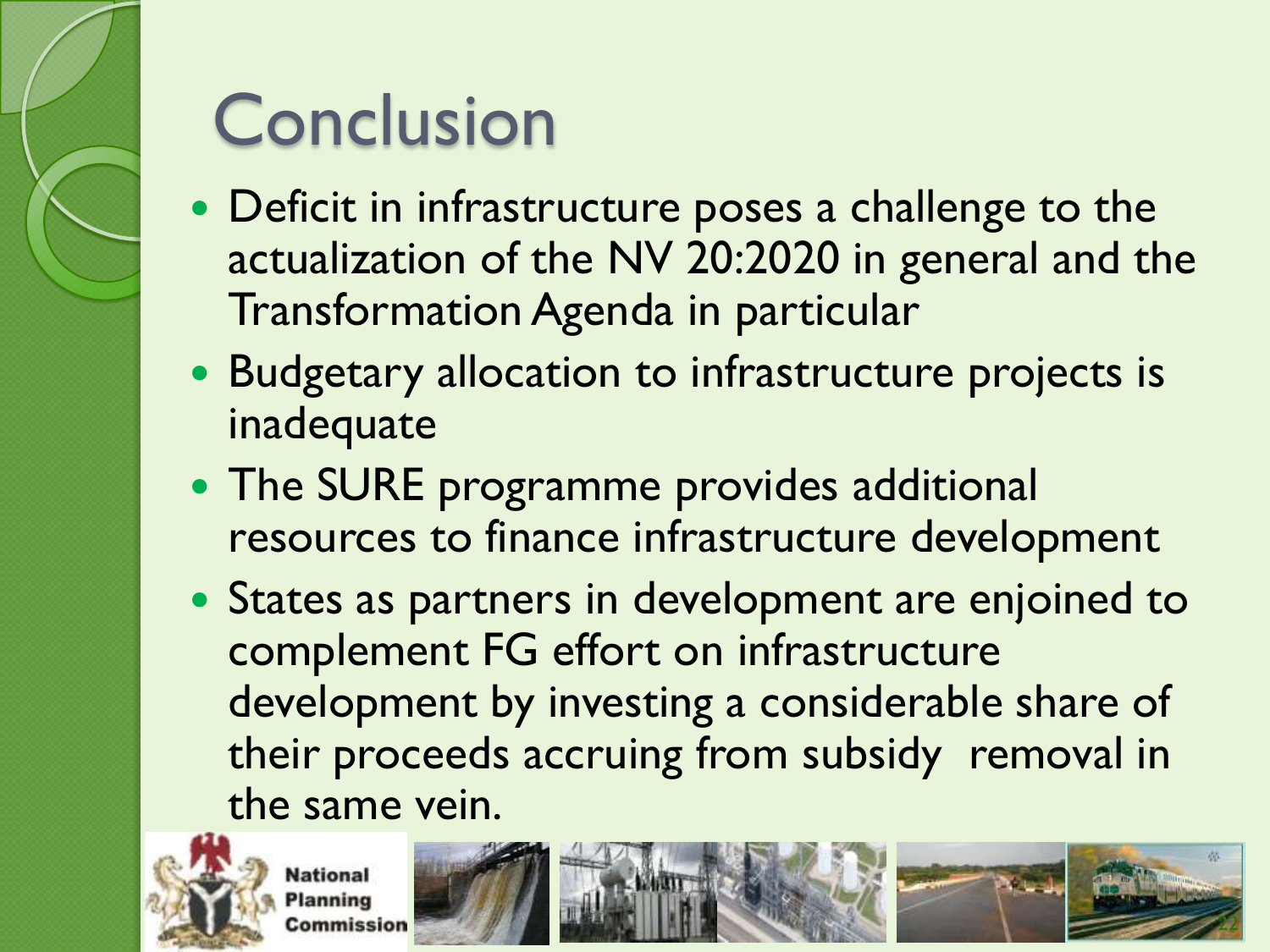#### THANK YOU FOR YOUR KIND ATTENTION!